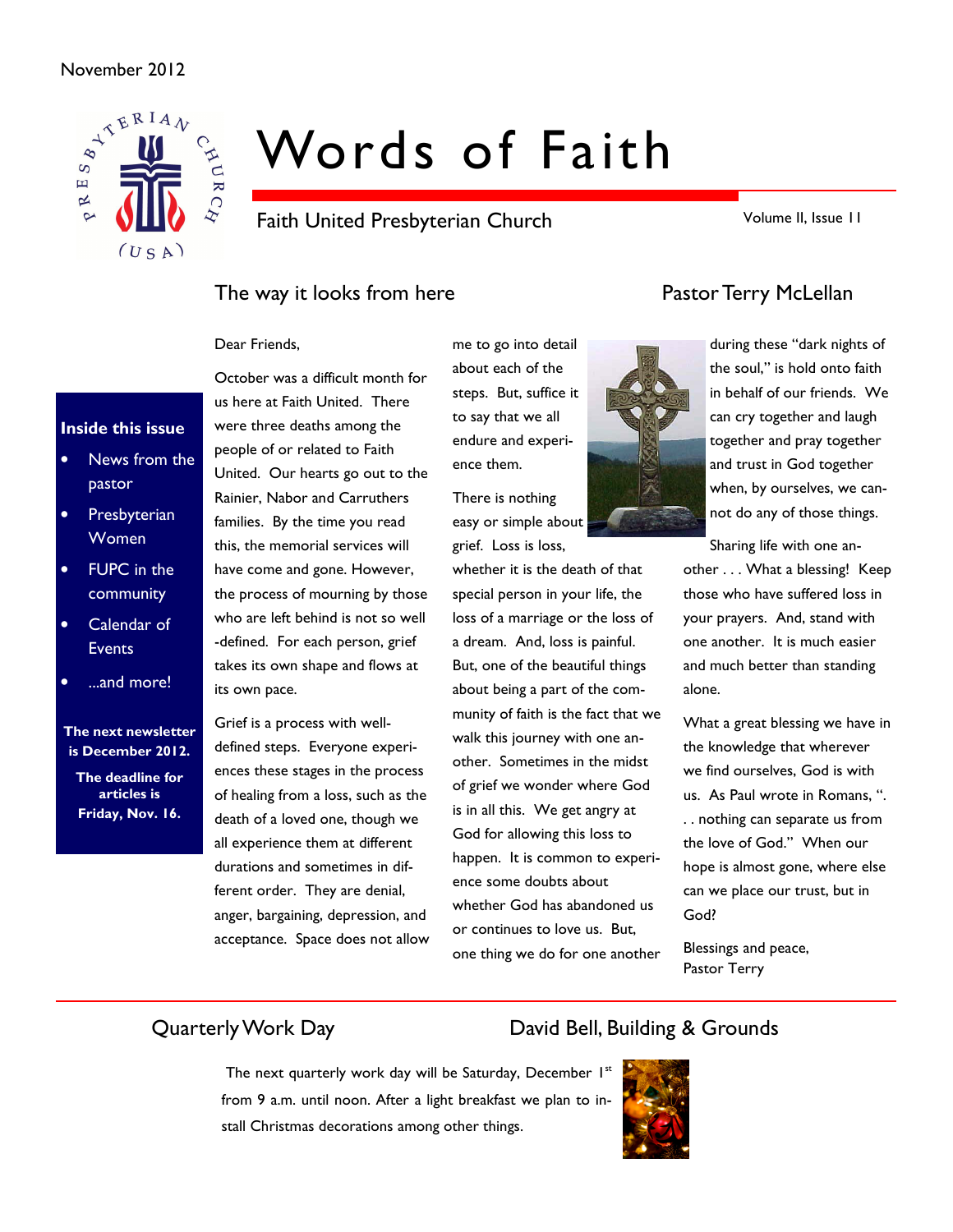## Presbyterian Women Jeanne Sawyer

For a fun afternoon of stuffing, stitching and fellowship, join the Starboard Stitchers on Tuesday, November 6, at 1:00 p.m. at the church. Their continuing project is making stuffed animals for the clinic at North Dallas Shared Ministries.

The reading project with Cabell Elementary school is ongoing and more readers are always welcome. There is a sign-up book on the table in the Narthex.

Our prayer partner project with the children of Presbyterian Children's Homes continues and we are always looking for

# From the editor **Exercise Systems** Brenda Swindle **Next newsletter is**

As I write, I hear of the change in weather coming. We will dip into the 40s soon. That's Texas, 85 degrees one day, 40 the next.

Thank you for submitting articles to the newsletter. No matter how big or small the event, send the information so that it can be included in the next issue of Words of Faith, especially as the holidays approach and our calendars fill.



### Session & Such

The Session has a Called Meeting

once a month for the purpose of meeting and receiving prospective new members. This month's Called Meeting is scheduled for Sunday, November 11 at 10:15 a.m. They meet in the Library/Resource Room across from the coffee/fellowship area.

The next stated session meeting is scheduled for Sunday, November 11 after worship.

There will be a Congregational Meeting following worship on Sunday, November 4. The purpose of this meeting is to elect officers.

From the Finance Committee the Stewardship Season is upon us. You should have received your packet in mid October. Please give prayerful consideration to helping FUPC grow into the future.



Pledge dedication Sunday will be November 11. We will have a "Celebration Brunch" in Fellowship Hall at 10 a.m. Commitment Forms will be collected during the 11 a.m. wor-

ship service. Please plan to attend both events on the 11th. If you are unable to participate in person, please return your form to the church office.



more participants. Call Ann Walden (972-245-8237) if you are interested. All women of the church are invited to attend any of our circle meetings. This year's study is "Dispatches to God's Household—The General Epistles."

Thursday Morning Circle-will meet at 9:30 a.m. on November 8. The Tuesday & Thursday Morning Circles both meet at FUPC.

Tuesday Morning Circle-will meet at 10:30 a.m. on October 13. Our bible

study with leader, Lois Duell, will be followed by a time of fellowship and a sandwich lunch. Hostesses are Ila Post and Marianne Petersen. The circle will continue to provide dinner for the G-21 group on the second Thursday each month.

Thursday Evening Circle-will meet at 7:00 p.m. on November 15 at the home of Patti Sloey. Contact church office if you need Patti's address.

The PW coordinating team will meet at 7:00 p.m. on Tuesday, November 6.

You may submit articles in writing to the church office or via email to

#### Brenda@FaithUnited-pc.com

The next issue will be December 2012. The deadline for articles is Friday, 11/16. Please do not hesitate to contact the church office if you or your group has information to share.

December 2012. Deadline for articles, Friday, 11/16. Contact church office or Brenda Swindle via email to submit articles.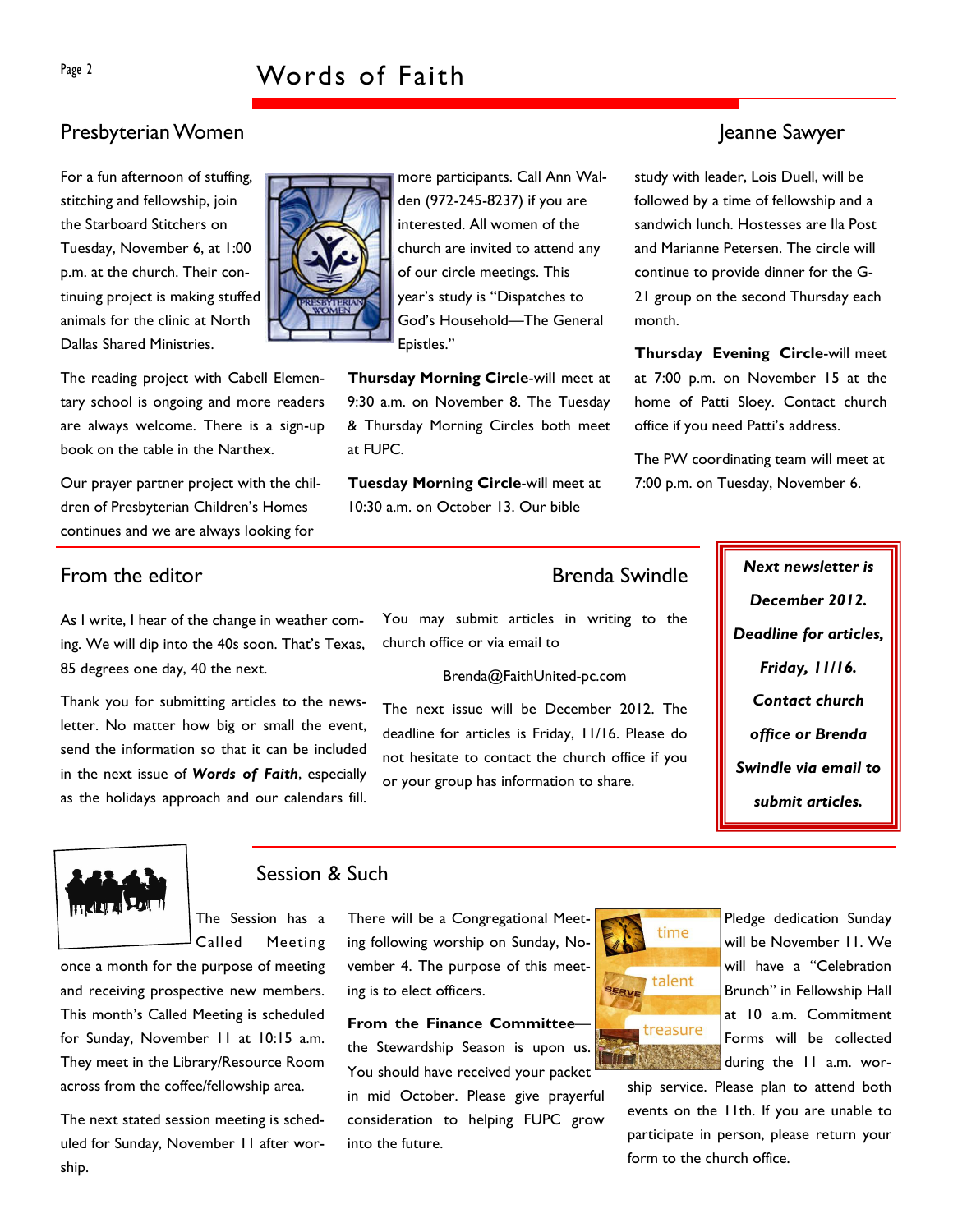#### Health Saturday/Healthy Fast Food Kay McLellan, R.N.

Plan to join us on Saturday, Nov. 17, 2012 to hear Lindsay Bolden, RD, discuss and demonstrate how to select and prepare an easy veggie dish, a soup, and a dessert which will keep well in your refrigerator. This is a wonderful way to have a healthy dish at the

ready when you don't want to cook. Not only do they help keep you healthy, they keep you from nibbling on unhealthy snack foods. She will share her recipes!

The class will take place in Fellowship Hall beginning at 9 a.m.

### Saving Jesus **Rich Lewis** Saving Jesus **Rich Lewis**

Do you ever feel that some descriptions of Jesus don't match the person you have read about in the gospels? You are not alone.

The Adult Sunday School class which meets in the large classroom across from the fel-

lowship hall will address this phenomenon. Beginning October 28 we will watch and discuss Saving Jesus. This is a DVD with 12 sessions led by about two dozen church leaders and scholars. They include Amy-Jill Levine, Marcus Borg, John Dominic Crossan, Helen Prejean, Walter Bruggemann, James Forbes and Matthew Fox.

- 
- 3. What Can We Know About Jesus?
- 4. The World into Which Jesus Was Born
- 5. Jesus' Birth
- 6. Teachings of Jesus
- 7. Jesus' Program
- 8. Jesus' Ministry
- 
- 
- 12. Why Jesus Is Worth Saving

Join us at 9:30 on Sunday mornings. We will explore these interesting topics and join in a conversation around the relevance of Jesus Christ for today.

#### FISH—Friday Morning Fellowship Hour Lois Duell

Austin **Street** Centre

 You are all invited to come on Friday mornings at 10 a.m. for a time of Fellowship, Inspiration, Sharing, and Helping. Each week we will share a devotion and discuss it. We can also share moments that inspired us in the past week or when we felt particularly close to God, prayer concerns, and when Brenda

has a need, help her (usually the 2<sup>nd</sup> and 4<sup>th</sup> Friday for the newsletter). It's okay if you can't come every week, come when you are available. It will normally be an hour long. We might possibly go to lunch afterwards if you would like.

> Austin Street Meal—The November meal day will be Monday, November 5. Looking ahead, December meal will be December 3. Plan ahead for your food donation. Refrigerator for cold food storage is down the hall from the Fellowship Hall.

Following the presentation, you will be able ealthy Foods

get some ideas about how to provide healthy "fast food" for the upcoming holidays and resist those that put the pounds on.

For questions: Kay McLellan, R.N., 972-395-3806, nanakmc@verizon.net and Dottie Cogar, R.N., 972-242-5474, dottiecogar@yahoo.com.

#### The sessions include:

- 1. Introduction: Jesus through the Ages
- 2. Who was Jesus?
- 
- 
- 
- 
- 
- 9. Who Killed Jesus?
- 10. The Atonement
- 11. The Resurrection
- 

to sample the food and socialize.

This will be a great opportunity for you to









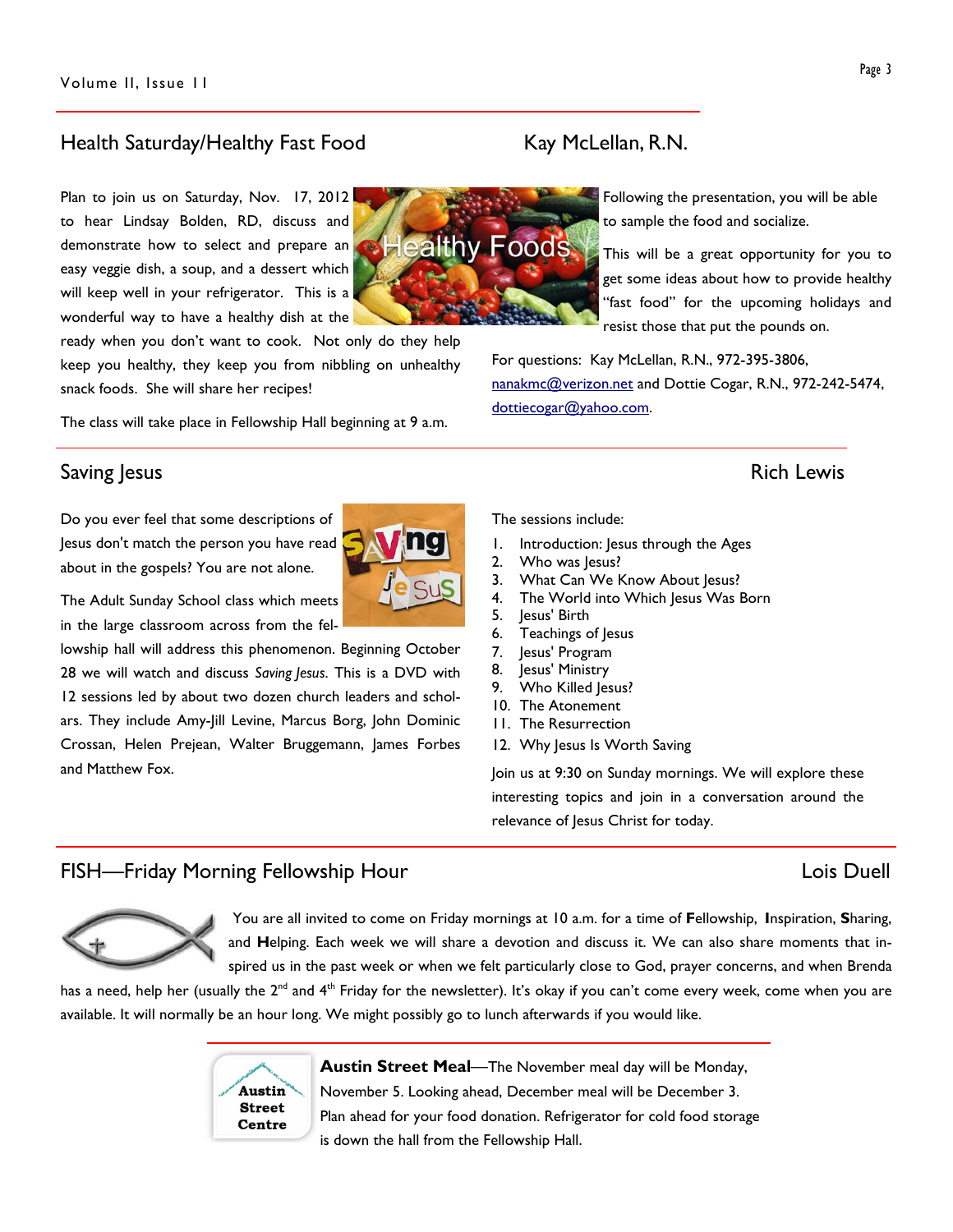### Notes & News from the Pews



#### Noteworthy

We are still in need of a Historian/Photographer. Are you organized? Do you have a digital camera? We need a volunteer willing to take and submit

digital photos of the church and the life of the congregation. A plus if they are willing to organize photos that have not been categorized yet. Contact Dottie Cogar if interested or for more information.



#### Directory updates

Please remember to notify the church office if your contact information changes so it can be published in the next newsletter.

#### North Dallas Shared Ministries Lois Duell

#### DON'T LET THEM STARVE!

Food - Along with air and water it is a basic need. But many of the elderly in North Dallas Shared Ministries our congregations may not be eating enough, through no fault of their own.

For seniors living on fixed incomes, who've seen the returns

on any savings drop to almost nothing, we offer the comfort and support of food. While the politicians and policy makers debate the big issues, we offer a weekly supply of groceries to those who need them.



NDSM provides food to over 400 seniors and

selected disabled persons each Friday - they recieve a prepackaged bag of wholesome, nutritious groceries, including a dozen eggs and a half-gallon of milk - a total value of \$36. In addition, we distribute the USDA's food assistance - a \$50 box of food (to which we add a dozen eggs and a half-gallon of

#### Bennie Tillack

6410 Erskine, Rm 70 Lubbock, TX 79416 806-589-4979

Roc & Clarice Mitchell 1325 S. Goliad, #4203 Rockwall, TX 75087 469-338-5141

#### Henry & Dena Knight

The Acadia 3344 Forest Lane Dallas, TX 75234

#### Bob & Joy Williams

The Tradition Prestonwood 15250 Prestonwood Blvd. Dallas, TX 75248

Billie Jones (temporary service address) PV2 Jones, William R 194th AR BDE, 1-81 AR A Company Platoon Fort Benning, GA 31905



milk) on the third Friday of each month. That's nearly \$200 of groceries each month - enough to make a significant difference.

For a variety of reasons, we believe there are members of our covenant congregations who qualify for this assistance, but who are not availing themselves of it.

Please remember - NDSM is the charitable outreach of our congregation. Our mission is to help members in need every bit as much as it is to assist the strangers who come to our doors.

November is FUPC's month to really show our support for NDSM. We are really in need of just about everything. Why not pick up extra items on sale to donate or send a check or donate online at ndsm.org? While we take any items that are put in the wooden box across from the fellowship hall all year, we have November, April and August as the months we spotlight NDSM. With so many people struggling to make ends meet, there is a great need for help.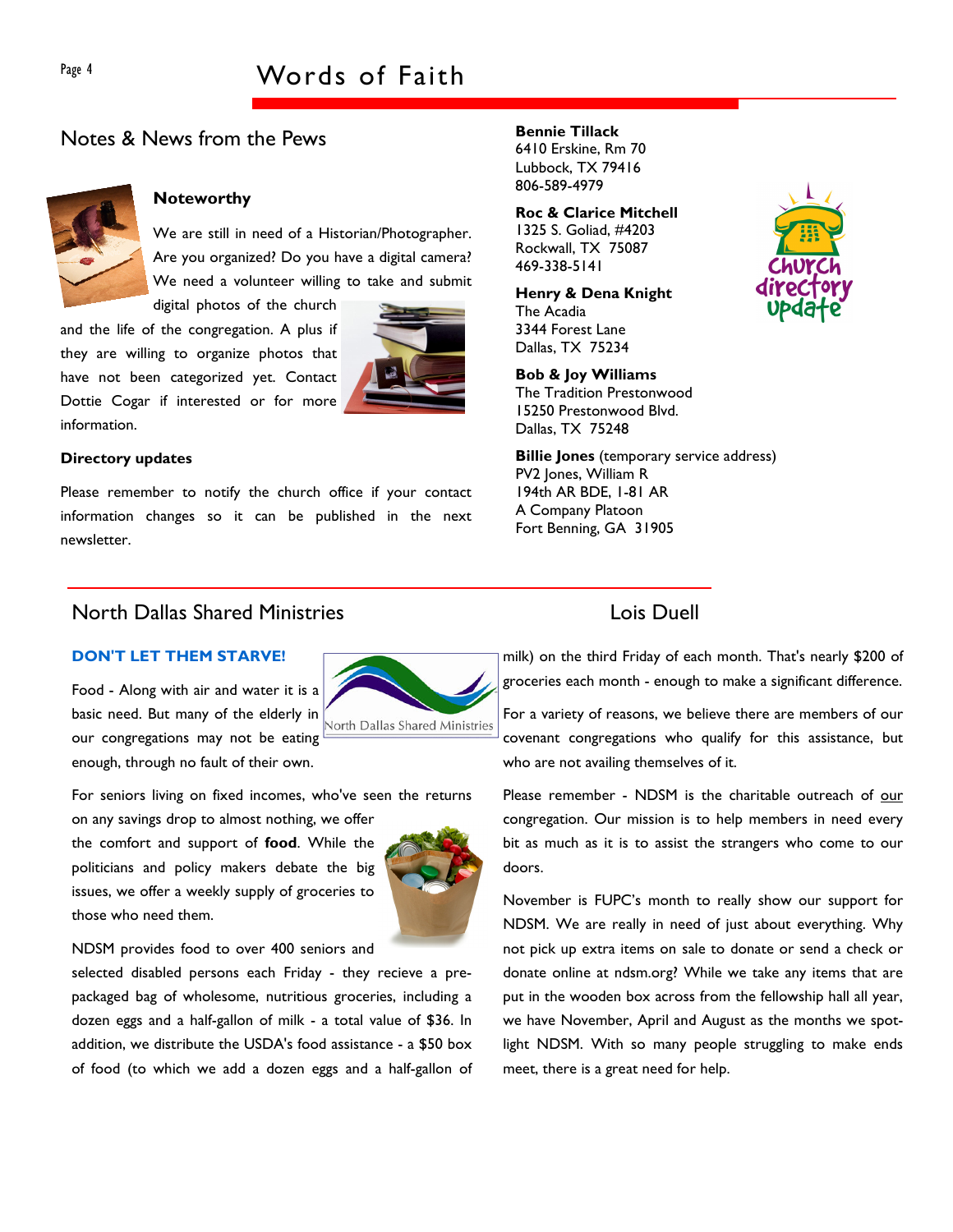### Metrocrest Santa Store 2012 Mancy Smith



Faith United is going to participate once again in the Metrocrest Santa Store. The Metrocrest Social Services collects Christmas gifts for all ages and distributes them in December. You can help by

bringing your **New** unwrapped gifts and putting them under the Giving Tree in the Narthex. We will collect gifts November  $25<sup>th</sup>$ , December  $2<sup>nd</sup>$  and December  $9<sup>th</sup>$ . We will deliver the gifts to the Store on December  $10<sup>th</sup>$ . There are opportunities to volunteer for this event. If you would like to help, contact Cathy Quaid at the number below. Thank you for making this a special project. It is such an outreach of love from Faith United to our community. If you have any questions, you can contact Nancy Smith at 972-418-0537.

Want to make a difference this holiday season? VOLUNTEER! Starting in early November volunteers are needed to help with many tasks such as setting up the holiday site; receiving, sorting, and boxing donations; and assisting client families. Please contact Nicole Newkham at (972) 446-2100 or nnewkham@metrocrestsocialservices.org to schedule your group. We encourage you to contact us as quickly as possible as the volunteer schedule fills up early! Our Holiday Program thrives because of your generosity. Donations of the following gift items will help meet the needs (and make the season bright) for thousands in our community.

#### Infants

sleepers & toddler clothes diapers (size 3-6) & wipes push / pull / riding toys play gyms car seats educational games

Children

large plastic toys baby dolls & accessories play dish sets trucks, cars, tools DVDs & CDs pajamas scooters/skateboards sport helmets & safety equipment hooded sweatshirts tricycles & bicycles remote controlled toys educational software Preteen/Teen\* (Preteen & Teen gifts are always in short supply.)\* college logo sweats boom boxes/radios cameras/watches fleece stadium blankets gym bags/sports equip. wallets/silver jewelry sets DVDs & CDs personal hair, nail, and cosmetic product sets Walmart, Target gift cards Family comforters/blankets sheets/towels/pillows sleeping bags iron/ironing boards pots/pans and silverware boxed glasses and dish sets household cleaning products boom boxes, DVD players Metrocrest Social Services

(972) 446-2100 www.metrocrestsocialservices.org

### Community Choir forming for Christmas Cantata

Remember the lovely music our choir provided for us last December? We were thrilled by "Tapestry of Light", music that features themes of hauntingly beautiful Celtic carols. Our regular choir was joined by others in our congregation who blended right in and provided us with a marvelous musical experience.



We are again expanding our choir to include others in the community who want to sing fabulous Christmas music. If you, or someone you know, would like to participate, just get in touch with the director, David Pierce, and he will give you the information you need about practices and the performance.

Email: david@davidkpierce.com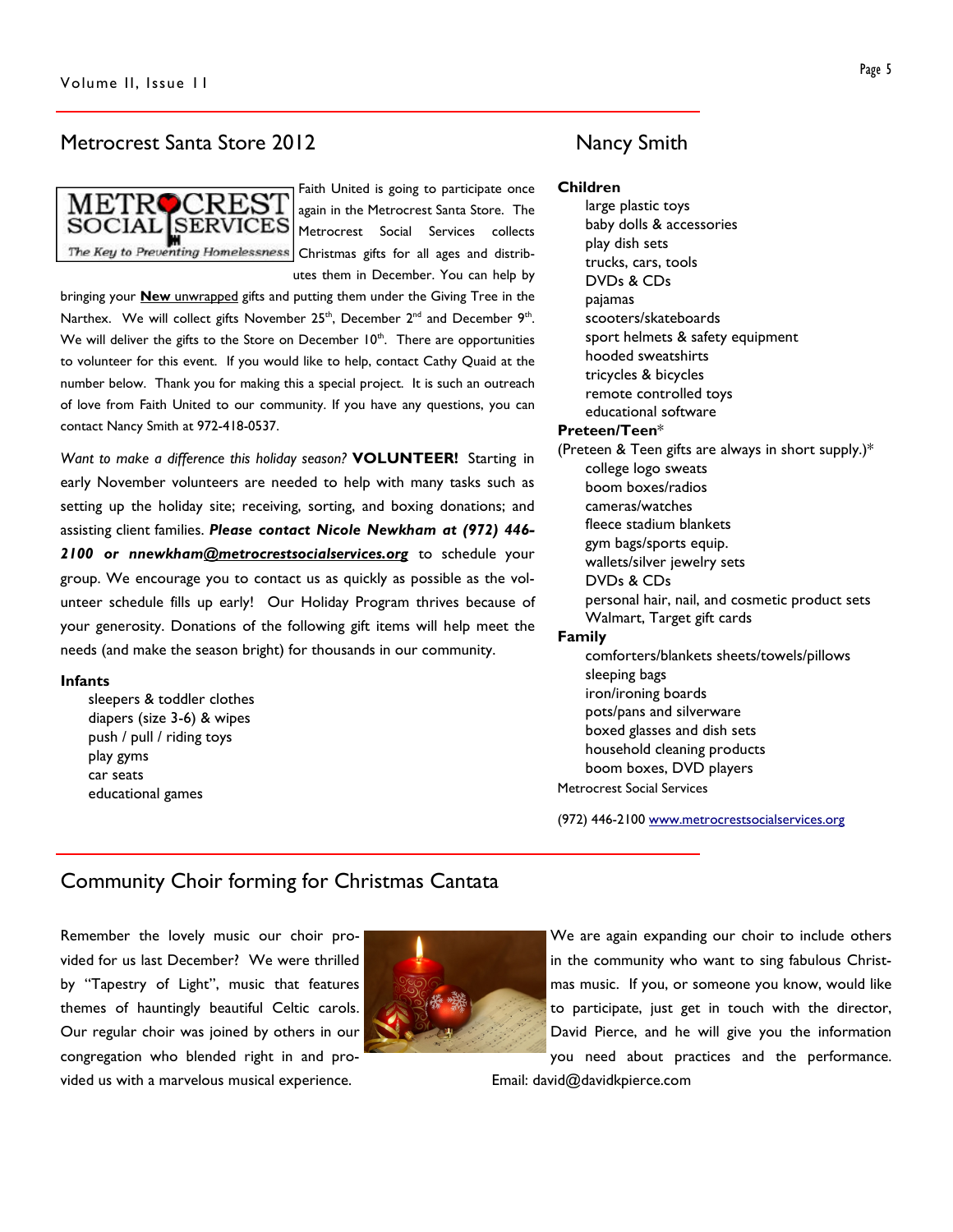# Page 6 Words of Faith

# Happy Birthday!

# November 1 Cheryl Sparks November 4 **※ Kay McLellan** November 5 \* Katie Joiner November 7 Clark Penfold November 8 Mary Sewell November 9 Margaret Jones November 10

Pepper Durholz

# November 14 Martha Hardee-Scuphum November 15 Gary Greer November18 Nancy Spence Holly Toliver November 19 Gerry Nichols November 20 Sharon Meurer November 21

\* lewell Haworth

### November 23

### Betty Laney **\*** John Morris Wade Yost November 24

Teresa Nelson

November 26

\* Jenae Nelson

- November 27
- David Daly
- November 30
- David Pierce



# Prayer Concerns

#### Prayers for:

- John & Pam Bates
- **Kaitlyn Davis**
- Mary Ann Jones
- ♥ Jeanne Moynagh
- Charles Kortier
- ♥ Ken Patterson
- **Edie Sapp**
- Alan Swope
- ♥ George Nabor & family
- Debbie Rainier & family



# Give ear, O Lord, to my

prayer; listen to my cry of supplication. In the

Psalm 86:6-7

### Rehab/At Home:

- Phil & Marilyn Beaubien
- David Daly
- Harvey & Marian Garoutte
- **Ruth Innes**
- Joe Kastendieck
- Henry & Dena Knight
- ♥ Earle & Marge Krause
- ♥ Shirley Kretchmar
- ♥ Roc & Clarice Mitchell
- ♥ Marianne Petersen
- ♥ Ken Quevreaux
- ♥ Don Speigel
- ♥ Mary Steinmetz
- ♥ Bennie Tillack
- ♥ Hugh McWhorter
- Martha Watson
- Carol West
- **Bob Williams**

#### Service Personnel:

- ♥ Logan Burkham
- ♥ David Crossley
- SGT Kevin B. Cuiksa
- Marshall Dobbs
- **CPT Brian Gaddis**
- ♥ LT Ben Garoutte
- Sr A Jaron Garoutte
- **Robert Hall**
- ♥ Billie Jones
- ♥ SPC Ryan Liggett
- ♥ SPC Chad Manis
- CPT Joshua Montero
- **Andrew Moore**
- **LT COL Thomas Pentecost**
- ♥ SFC Adam Reno
- Ronnie Rogers
- USAF 1st LT Andre Silva
- LCPL James C. Spencer
- **SPC David Wheat**
- 
- day of my trouble I call

on you, for you will

answer me.

- 
-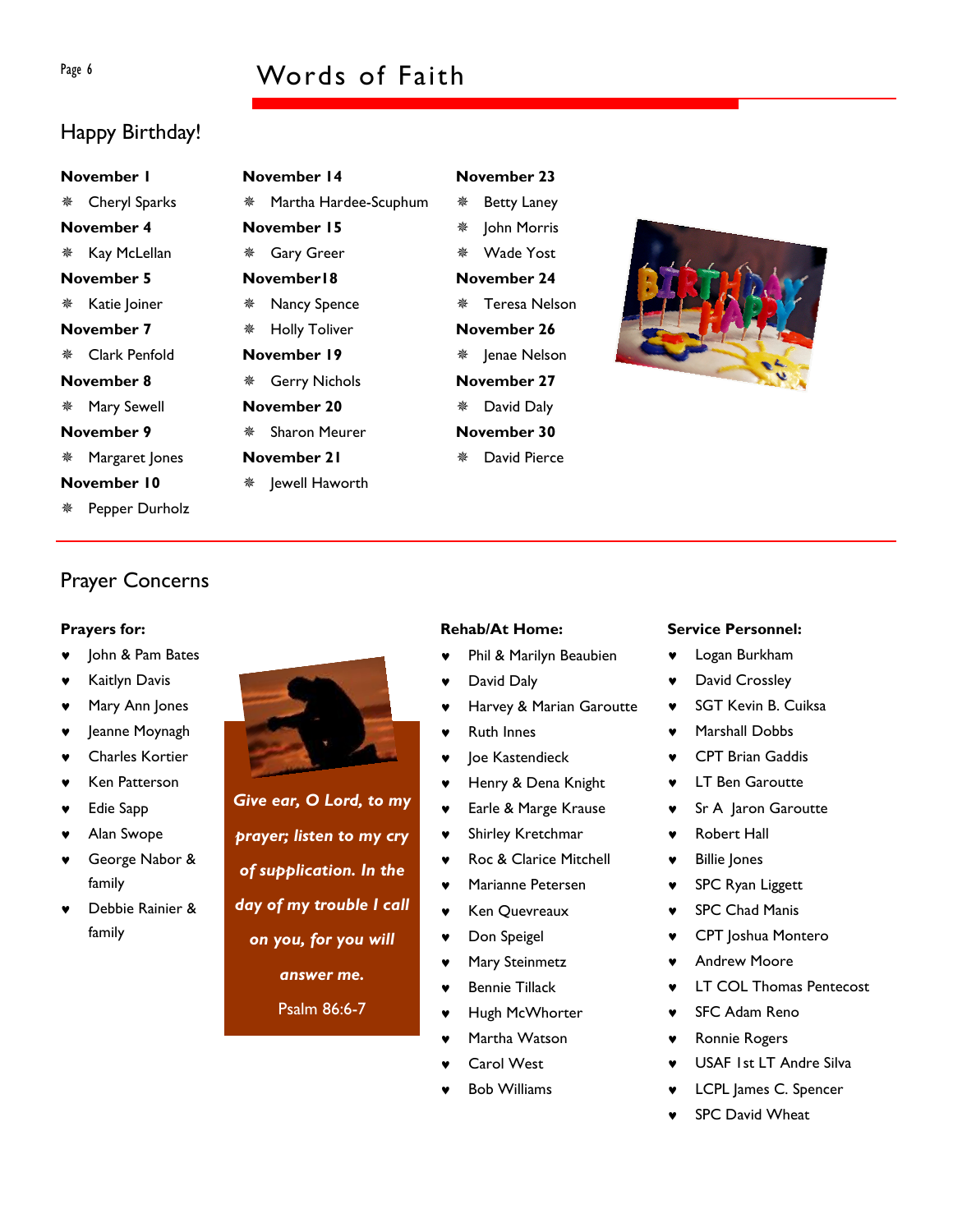# November 2012

| <b>Sun</b>                                                                                                                                                                                            |                        | Mon                                                                                                                                                                                                                                                    | <b>Tue</b>                                                                                             | <b>Wed</b>                                                      | Thu                                                                                     | Fri                                                   | <b>Sat</b>                                                                                                                                       |
|-------------------------------------------------------------------------------------------------------------------------------------------------------------------------------------------------------|------------------------|--------------------------------------------------------------------------------------------------------------------------------------------------------------------------------------------------------------------------------------------------------|--------------------------------------------------------------------------------------------------------|-----------------------------------------------------------------|-----------------------------------------------------------------------------------------|-------------------------------------------------------|--------------------------------------------------------------------------------------------------------------------------------------------------|
|                                                                                                                                                                                                       | <b>Calendar Legend</b> | G-21=Community Youth Group<br>GA=Gamblers Anonymous<br>ABA=Anorexic & Bulimics Anonymous<br><b>OA=Overeaters Anonymous</b><br><b>LTCDS = Little Treasures School</b><br>PWCT=Presbyterian Women Coordinating Team<br>CSID=Church of South India Dallas |                                                                                                        | 31<br>5 pm<br>Trunk or<br>Treat<br>7 pm<br><b>FUPC</b><br>Choir | 5:00 G-21-Sanctuary<br>6:30 GA-Choir Room<br>7:30 ABA Group-Rm4                         | 2<br>10:00 FISH group<br>Double-Rm4                   | 3<br>11:00 GA-Double-Rm4<br>11:00 OA-Fellowship Rm<br>2:30 CSID Choir<br><b>Daylight Saving</b><br>Time ends<br>"Fall Back"                      |
| 4<br>9:00 CSID Worship<br>9:00 FUPC Prayer Time<br>9:30 FUPC Sunday School<br>10:30 O & E Committee<br>11:00 CSID Sunday School<br>11:00 FUPC Worship<br>11:00 Good Shepherd<br>12:15 FUPC Cong. Mtg. |                        | 5<br>9:00 Ed's Helpers<br>6:00 Shelter                                                                                                                                                                                                                 | 6<br>1:00 Starboard Stitchers<br>7:00 GA-Choir Room<br>7:00 PWCT<br>7:30 OA-Fellowship Rm              | 7<br>7 pm<br><b>FUPC</b><br>Choir                               | 8<br>9:30 PW Circle<br>5:00 G-21-Sanctuary<br>6:30 GA-Choir Room<br>7:30 ABA Group-Rm4  | 9<br>10:00 FISH group<br>Double-Rm4                   | 10<br>11:00 GA-Double Classroom<br>11:00 OA-Fellowship Rm<br>2:30 CSID Choir-Sanctuary                                                           |
| $\mathbf{H}$<br>9:00 CSID Worship<br>9:00 FUPC Prayer Time<br>10:00 FUPC Brunch<br>10:15 FUPC Session<br>11:00 CSID Sunday School<br>11:00 FUPC Worship<br>11:00 Good Shepherd<br>12:30 FUPC Session  |                        | 12<br>9:00 Ed's Helpers                                                                                                                                                                                                                                | 3<br>10:30 PW Circle<br>7:00 GA-Choir Room<br>7:30 OA-Fellowship Rm                                    | 4<br>7 pm<br><b>FUPC</b><br>Choir                               | 15<br>5:00 G-21-Sanctuary<br>6:30 GA-Choir Room<br>7:00 PW Circle<br>7:30 ABA Group-Rm4 | 16<br>10:00 FISH group<br>Double-Rm4                  | 17<br>9:00 Health Day-Fellowship<br>11:00 GA-Double Choir Rm<br>11:00 OA-Fellowship Rm<br>2:30 CSID Choir-Sanctuary                              |
| 18<br>9:00 CSID Worship<br>9:00 FUPC Prayer Time<br>9:30 FUPC Sunday School<br>11:00 CSID Sunday School<br>11:00 FUPC Worship<br>11:00 Good Shepherd                                                  |                        | 9<br>9:00 Ed's Helpers<br>6:15 LTCDS Staff<br>7:00 Vocal Majority<br>Board Mtg.                                                                                                                                                                        | 20<br>7:00 GA-Choir Room<br>7:30 OA-Fellowship Rm                                                      | 21<br>7 pm<br><b>FUPC</b><br>Choir                              | 22<br>9:00 CSID Sanctuary<br>11:00 CSID-FH<br>6:30 GA-Choir Room<br>7:30 ABA Group-Rm4  | 23<br>Church Offices Closed<br>Happy<br>Thanksgiving! | 24<br>11:00 GA-Double Classroom<br>11:00 OA-Fellowship Rm<br>2:30 CSID Choir-Sanctuary                                                           |
| 25<br>9:00 CSID Worship<br>9:00 FUPC Prayer Time<br>9:30 FUPC Sunday School<br>11:00 CSID Sunday School<br>11:00 FUPC Worship<br>11:00 Good Shepherd                                                  |                        | 26<br>9:00 Ed's Helpers                                                                                                                                                                                                                                | 27<br>7:00 GA-Choir Room<br>7:30 OA Fellowship Rm                                                      | 28<br>7 pm<br><b>FUPC</b><br>Choir                              | 29<br>5:00 G-21-Sanctuary<br>6:30 GA-Choir Room<br>7:30 ABA Group-Rm 4                  | 30<br>10:00 FISH group<br>Double-Rm4                  | 9:00 FUPC Work Day<br>11:00 GA-Double Classroom<br>11:00 OA-Rm 4<br>11:00 CSID-Fellowship Rm<br>2:00 CSID Fellowship Hall<br>5:00 CSID Sanctuary |
| 2<br>9:00 CSID Worship<br>9:00 FUPC Prayer Time<br>9:30 FUPC Sunday School<br>11:00 CSID Sunday School<br>11:00 FUPC Worship                                                                          |                        | 3<br>9:00 Ed's Helpers<br>6:00 Shelter                                                                                                                                                                                                                 | $\overline{4}$<br>1:00 Starboard Stitchers<br>7:00 GA-Choir Room<br>7:00 PWCT<br>7:30 OA-Fellowship Rm | 5<br>7 pm<br><b>FUPC</b><br>Choir                               | 6<br>5:00 G-21-Sanctuary<br>6:30 GA-Choir Room<br>7:30 ABA-Group-Rm 4                   | 7                                                     | 8<br>11:00 GA Double Classroom<br>11:00 OA Fellowship Rm<br>2:30 CSID Choir Sanctuary                                                            |
| 11:00 Good Shepherd<br>3:00 RYLA-Double Rm4                                                                                                                                                           |                        | Please contact the church office with meetings, classes or events for the calendar to prevent conflicts.                                                                                                                                               |                                                                                                        |                                                                 |                                                                                         |                                                       |                                                                                                                                                  |